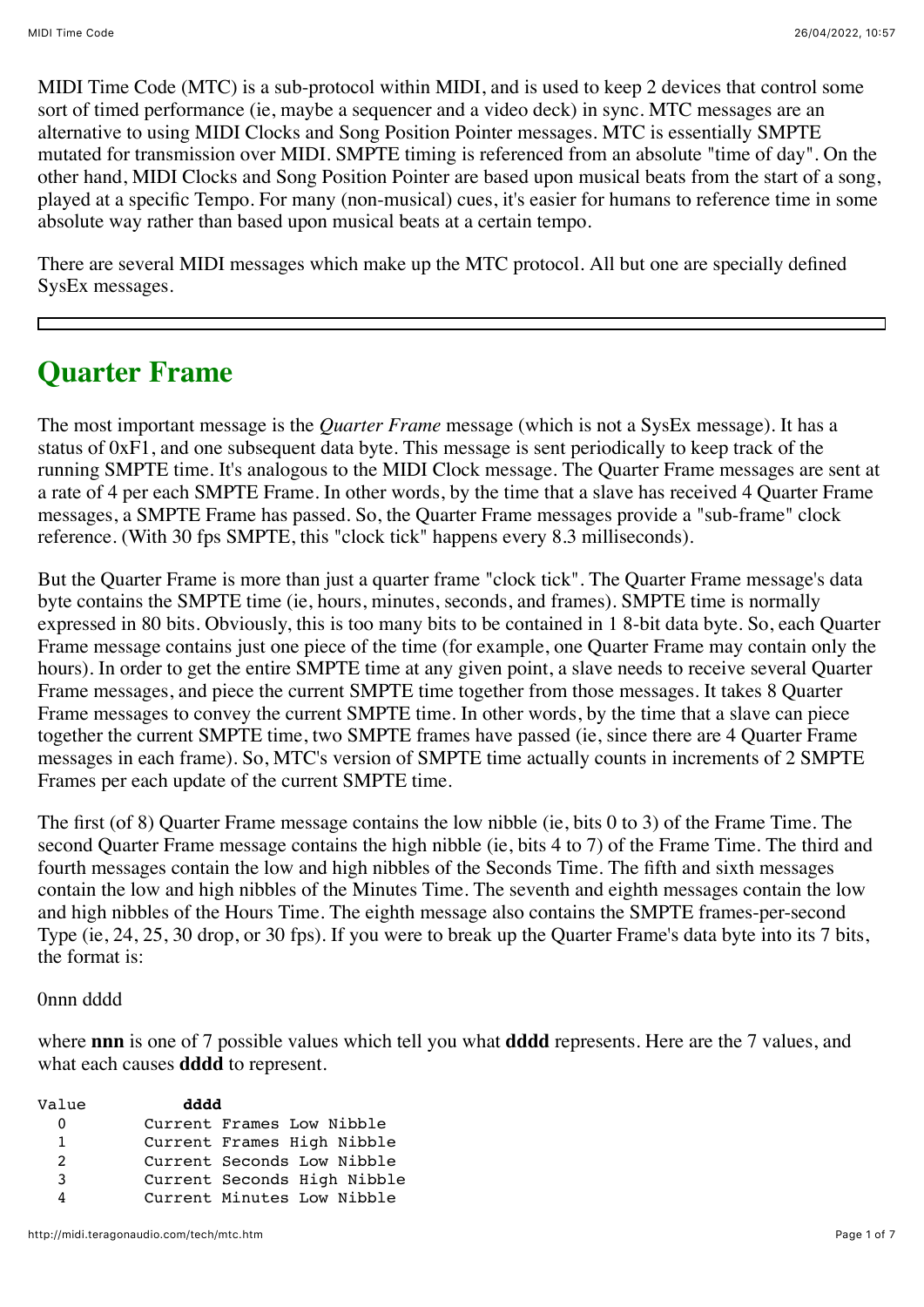| - 5 | Current Minutes High Nibble              |
|-----|------------------------------------------|
| -6  | Current Hours Low Nibble                 |
|     | Current Hours High Nibble and SMPTE Type |

0xF1 0x25

means that the 5 is the low nibble of the Seconds Time (because **nnn** is 2). If the following Quarter Frame is subsequently received,

0xF1 0x32

then this means that 2 is the high nibble of the Seconds Time. Therefore, the current SMPTE Seconds is 0x25 (ie, 37 seconds).

In the data byte for the Hours High Nibble and SMPTE Type, the bits are interpreted as follows:

0nnn **x** yy **d**

where **nnn** is 7. **x** is unused and set to 0. **d** is bit 4 of the Hours Time. **yy** tells the SMPTE Type as follows:

 $0 = 24$  fps  $1 = 25$  fps  $2 = 30$  fps (Drop-Frame)  $3 = 30$  fps

When MTC is running in the forward direction (ie, time is advancing), the Quarter Frame messages are sent in the order of Frames Low Nibble to Hours High Nibble. In other words, the order looks something like this:

```
0xF1 0x0n
   where n is the current Frames Low Nibble
0xF1 0x1n
   where n is the current Frames High Nibble
0xF1 0x2n
   where n etc.
0xF1 0x3n
0xF1 0x4n
0xF1 0x5n
0xF1 0x6n
0xF1 0x7n
```
When MTC is running in reverse (ie, time is going backwards), these are sent in the opposite order, ie, the Hours High Nibble is sent first and the Frames Low Nibble is last.

The arrival of the 0xF1 0x0**n** and 0xF1 0x4**n** messages always denote where SMPTE Frames actually occur in realtime.

Since 8 Quarter Frame messages are required to piece together the current SMPTE time, timing lock can't be achieved until the slave has received all 8 messages. This will take from 2 to 4 SMPTE Frames,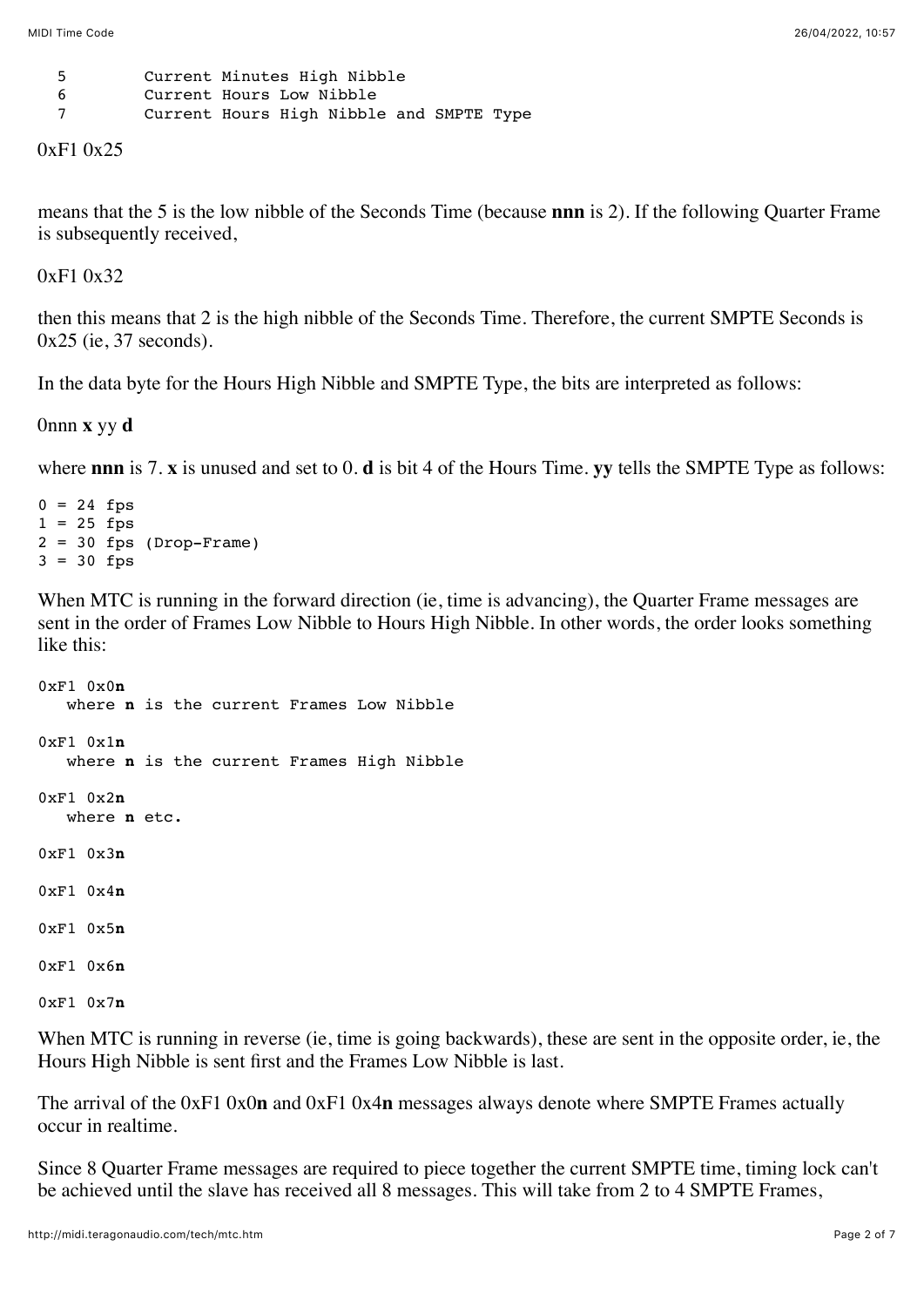depending upon when the slave comes online.

The Frame number (contained in the first 2 Quarter Frame messages) is the SMPTE Frames Time for when the first Quarter Frame message is sent. But, because it takes 7 more Quarter Frames to piece together the current SMPTE Time, when the slave does finally piece the time together, it is actually 2 SMPTE Frames behind the real current time. So, for display purposes, the slave should always add 2 frames to the current time.

## **Full Frame**

For cueing the slave to a particular start point, Quarter Frame messages are not used. Instead, an MTC *Full Frame* message should be sent. The Full Frame is a SysEx message that encodes the entire SMPTE time in one message as so (in hex):

F0 7F **cc** 01 01 **hr** *mn* **sc** *fr* F7

**cc** is the SysEx channel (0 to 127). It is suggested that a device default to using its Manufacturer's SysEx ID number for this channel, giving the musician the option of changing it. Channel number 0x7F is used to indicate that all devices on the daisy-chain should recognize this Full Frame message.

The **hr**, **mn**, **sc**, and **fr** are the hours, minutes, seconds, and frames of the current SMPTE time. The hours byte also contains the SMPTE Type as per the Quarter Frame's Hours High Nibble message.

The Full Frame simply cues a slave to a particular SMPTE time. The slave doesn't actually start running until it starts receiving Quarter Frame messages. (Which implies that a slave is stopped whenever it is not receiving Quarter Frame messages). The master should pause after sending a Full Frame, and before sending a Quarter Frame, in order to give the slave time to cue to the desired SMPTE time.

During fast forward or rewind (ie, shuttle) modes, the master should not continuously send Quarter Frame messages, but rather, send Full Frame messages at regular intervals.

# **User Bits**

SMPTE also provides for 32 "user bits", information for special functions which vary with each product. (Usually, these bits can only be programmed from equipment that supports such). Upto 4 characters or 8 digits can be written. Examples of use are adding a date code or reel number to a tape. The user bits tend not to change throughout a run of time code, so rather than stuffing this information into a Quarter Frame, MTC provides a separate SysEx message to transmit this info.

### F0 7F **cc** 01 02 **u1 u2 u3 u4 u5 u6 u7 u8 u9** F7

**cc** is the SysEx channel (0 to 127). Only the low nibble of each of the first 8 data bytes is used. Only the 2 low bits of u9 is used.

u1 = 0000**aaaa**  $u2 = 0000$ **bbbb**  $u^3 = 0000$ **cccc**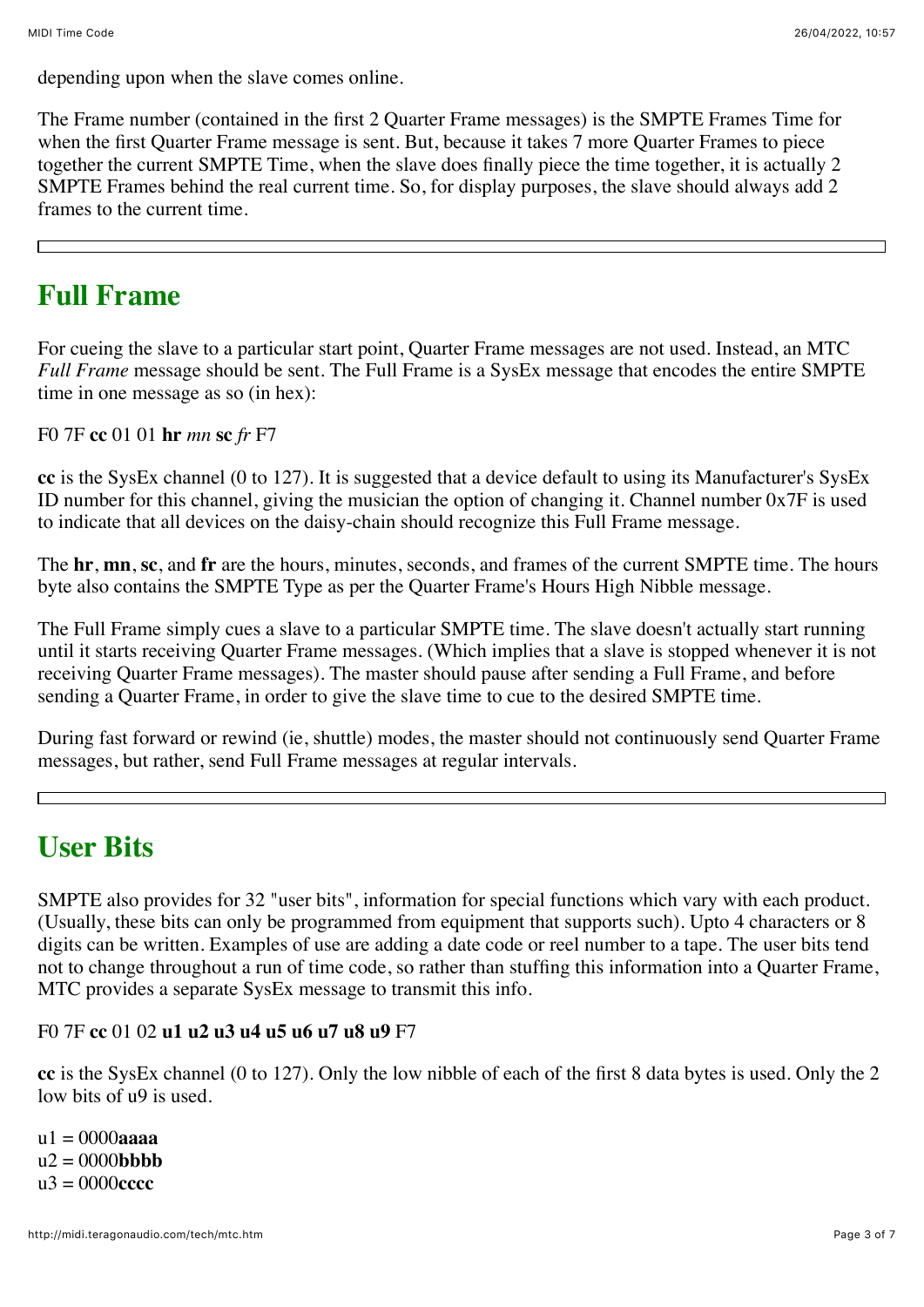u4 = 0000**dddd** u5 = 0000**eeee** u6 = 0000**ffff** u7 = 0000**gggg** u8 = 0000**hhhh** u9 = 000000**ii**

These nibbles decode into an 8-bit format of aaaabbbb ccccdddd eeeeffff gggghhhh ii. It forms 4 8-bit characters, and a 2 bit Format Code. u1 through u8 correspond to the SMPTE Binary Groups 1 through 8. u9 are the 2 Binary Group Flag Bits, defined by SMPTE.

The Users Bits messages can be sent at any time, whenever these values must be passed to some device on the daisy-chain.

# **Notation Information**

There are two Notation Information messages which can be used to setup a device that needs to interact with the musician using musical bars and beats.

### **Time Signature**

The Time Signature message can setup Time Signature or indicate a change of meter.

F0 7F **cc** 03 *ts* **ln** *nn dd* **qq** [nn dd...] F7

**cc** is the SysEx channel (0 to 127).

*ts* is 02 if the Time Signature is to be changed now, or 42 if the Time Signature is to be changed at the end of the currently playing measure.

**ln** is the number of data bytes following this field. Normally, this will be a 3 if there is not a compound time signature in the measure.

*nn dd* are the Numerator and Denominator of the Time Signature, respectively. Like with MIDI File Format's Time Signature MetaEvent, the Denominator is expressed as a power of 2.

**qq** is the number of notated 32nd notes in a MIDI quarter note. Again, this is similiar to the same field in MIDI File Format's Time Signature MetaEvent.

[nn dd ...] are optional, additional pairs of num/denom, to define a compound time signature within the same measure.

#### **Bar Marker**

The Bar Marker message indicates the start of a musical measure. It could also be used to setup and mark off bars of an introductory "count down".

#### F0 7F **cc** 03 01 **lb mb** F7

**cc** is the SysEx channel (0 to 127).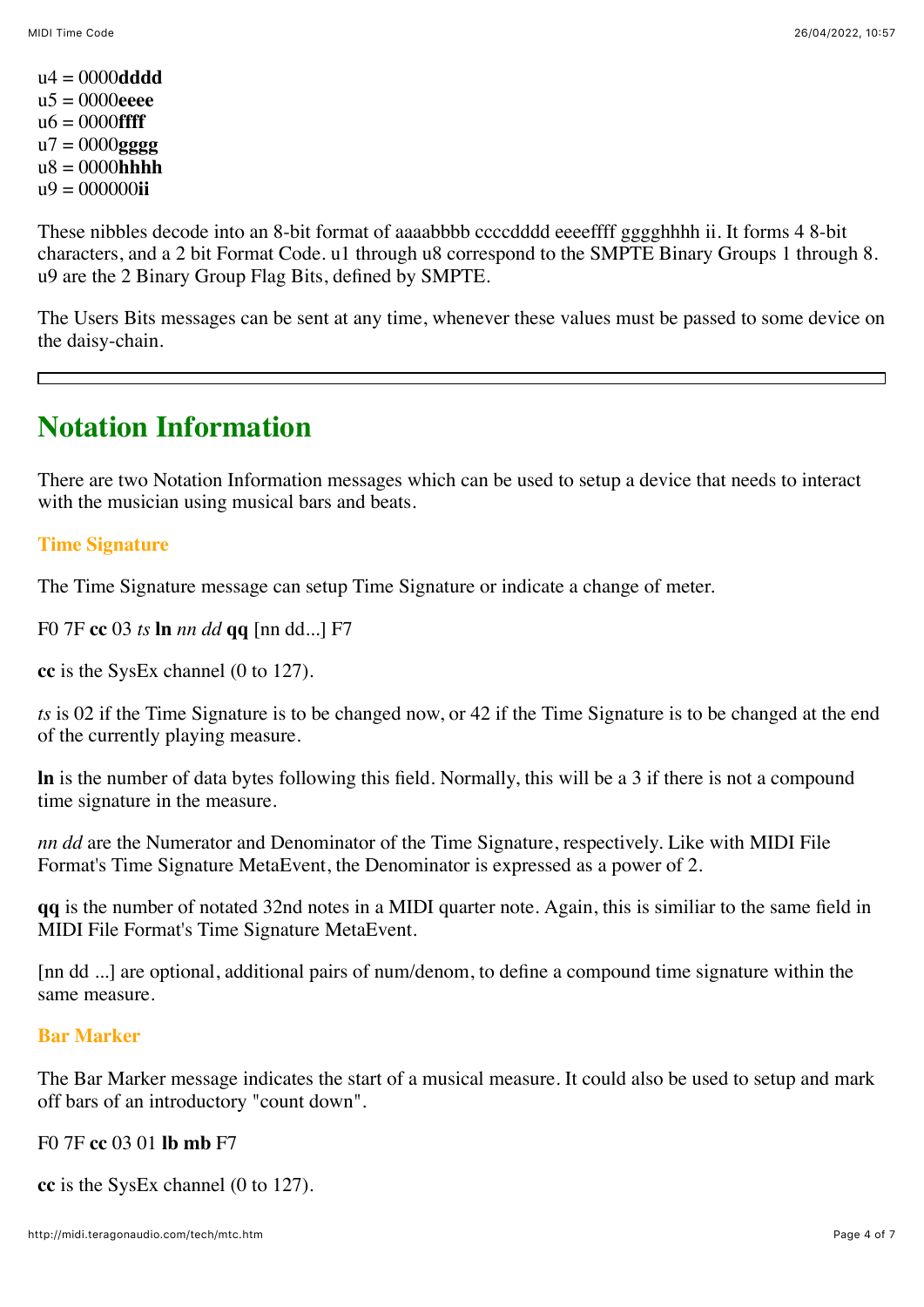**lb mb** is the desired bar number, with the LSB first (ie, Intel order). This is a signed 14-bit value (low 7 bits are in lb, right-justified, and bits 8 to 14 are in mb, right-justified). Zero and negative numbers up to  $-8,190$  indicate count off measures. For example, a value of  $-1$  (ie, lb mb = 7F 7F) means that there is a one measure introduction. A value of zero would indicate no count off. Positive values indicate measures of the piece. The first measure is bar 1 (ie, lb mb = 01 00). A maximum neg number (lb mb =  $00\,40$ ) indicates "stopped play" condition. A maximum positive value (1b mb =  $7E$  3F) indicates running condition, but no idea about measure number. This would be used by a device wishing to mark the passage of measures without keeping track of the actual measure number.

# **Setup Message**

The Setup message can be used to implement one of 19 defined "events". A master device uses this message to tell slave units what "events" to perform, and when to perform those events. Here's the general template for the message.

F0 7F **cc** 04 *id* **hr mn sc fr ff** *sl sm* **[more info]** F7

**cc** is the SysEx channel (0 to 127).

**hr mn sc fr ff** is the SMPTE time when the event is to occur. This is just like the Full Frame message, except that there is also a fractional frame parameter, ff, which is 1/100 of a frame (ie, a value from 0 to 99).

**sl sm** is this event's 14-bit Event Number (0 to 16,383). sl is bits 0 to 6, and sm is bits 7 to 13.

**id** tells what this Event Type is. Depending upon the Type, the message may have additional bytes placed where is. The following values for Event Types are defined, and here's what each does.

### **Special (00)**

Contains the setup information that affects a device globally, as opposed to individual tracks, sounds, programs, sequences, etc.). In this case, the Event Number is actually a word which further describes what the event is, as so:

Time Code Offset (00 00) refers to a relative Time Code offset for each unit. For example, a piece of video and a piece of music that are supposed to go together may be created at different times, and likely have different absolute time code positions. Therefore, one must be offset from the other so that they will match up. Each slave on the daisy-chain needs its own offset so that all can be matched up to the master's SMPTE start time.

Enable Event List (01 00) means for a slave to enable execution of events in its internal "list of events" when each one's respective SMPTE time occurs.

Disable Event List (02 00) means for a slave to disable execution of events in its internal "list of events", but not to erase the list.

Clear Event List (03 00) means for a slave to erase all events in its internal list.

System Stop (04 00) refers to a time when the slave may shut down. This serves as a protection against Event Starts without Event Stops, tape machines running past the end of a reel, etc.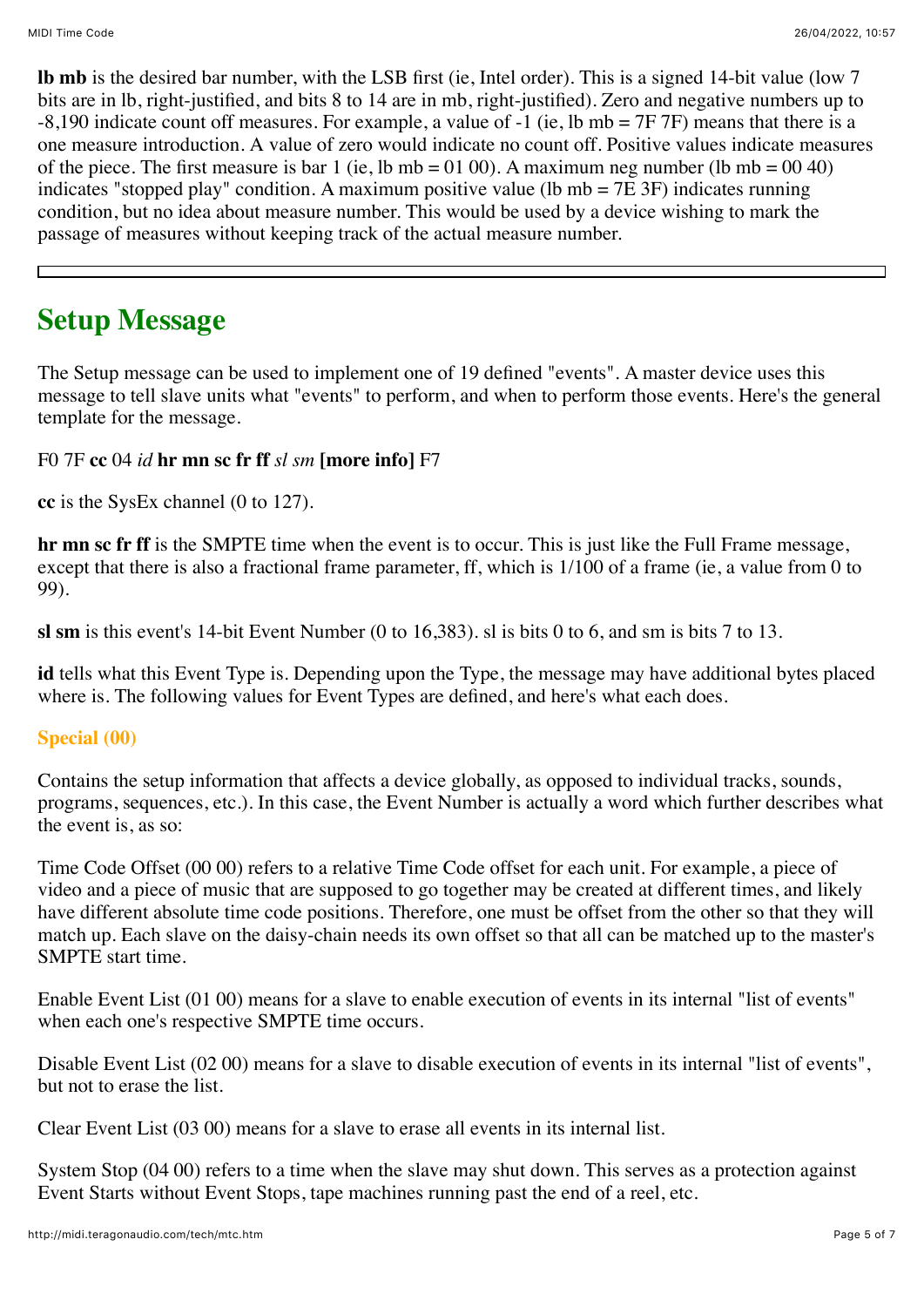Event List Request (05 00) is sent by the master, and requests the slave (whose channel matches the message) to send all events in its list as a series of Setup messages, starting from the SMPTE time in this message.

**NOTE:** For the first 5 Special messages, the SMPTE time isn't used and is ignored.

#### **Punch In (01) and Punch Out (02)**

These refer to the enabling and disabling of record mode on a slave. The Event Number refers to the track to be recorded. Multiple Punch In and Punch Out points (and any of the other Event Types below) may be specified by sending multiple Setup messages with different SMPTE times.

#### **Delete Punch In (03) and Delete Punch Out (04)**

Deletes the Punch In or Punch Out (with the matching Event Number and SMPTE Time) from the slave's event list. In other words, it deletes a previously sent Punch In or Punch Out Setup message.

#### **Event Start (05) and Event Stop (06)**

These refer to the start/stop (ie, playback) of some continuous action (ie, an action that begins when an Event Start is received, and continues until an Event Stop is received). The Event Number refers to which action on the slave is to be started/stopped. Such actions may include playback of a specific looped waveform, a fader moving on an automated mixer, etc.

#### **Event Start (07) and Event Stop (08) with additional info**

Almost the same as the above 2 Event Types, but these have additional bytes before the final 0xF7. Such additional bytes could be for an effect unit's changing parameters, the volume level of a sound effect being adjusted, etc. The additional info should be nibblized with the lowest bits first. For example, if the Note On message 0x91 0x46 0x7F was to be encoded in some additional info bytes, they would be 0x01 0x09 0x06 0x04 0x0F 0x07.

#### **Delete Event Start (09) and Delete Event Stop (0A)**

Deletes the Event Start or Event Stop (with the matching Event Number and SMPTE Time) from the slave's event list. In other words, it deletes a previously sent Event Start or Event Stop Setup message (either the Types without additional info, or with additional info).

#### **Cue Point (0B)**

Sets an action to be triggered (ie, an action that does something once and automatically stops afterward) or a marker at the specified SMPTE time. These include a "hit" point for a sound effect, a marker for an edit point, etc. The Event Number should represent the action or marker. For example, Event Number 3 could be to trigger a car crash sound effect. Then, several car crashes could be specified by sending several Cue Point Setup messages, each with Event Number 3, but different SMPTE times.

### **Cue Point (0C) with additional info**

Like the above, but this message may have additional bytes before the final 0xF7. Such additional bytes could be for an effect unit's parameters, the volume level of a sound effect, etc. The additional info should be nibblized with the lowest bits first.